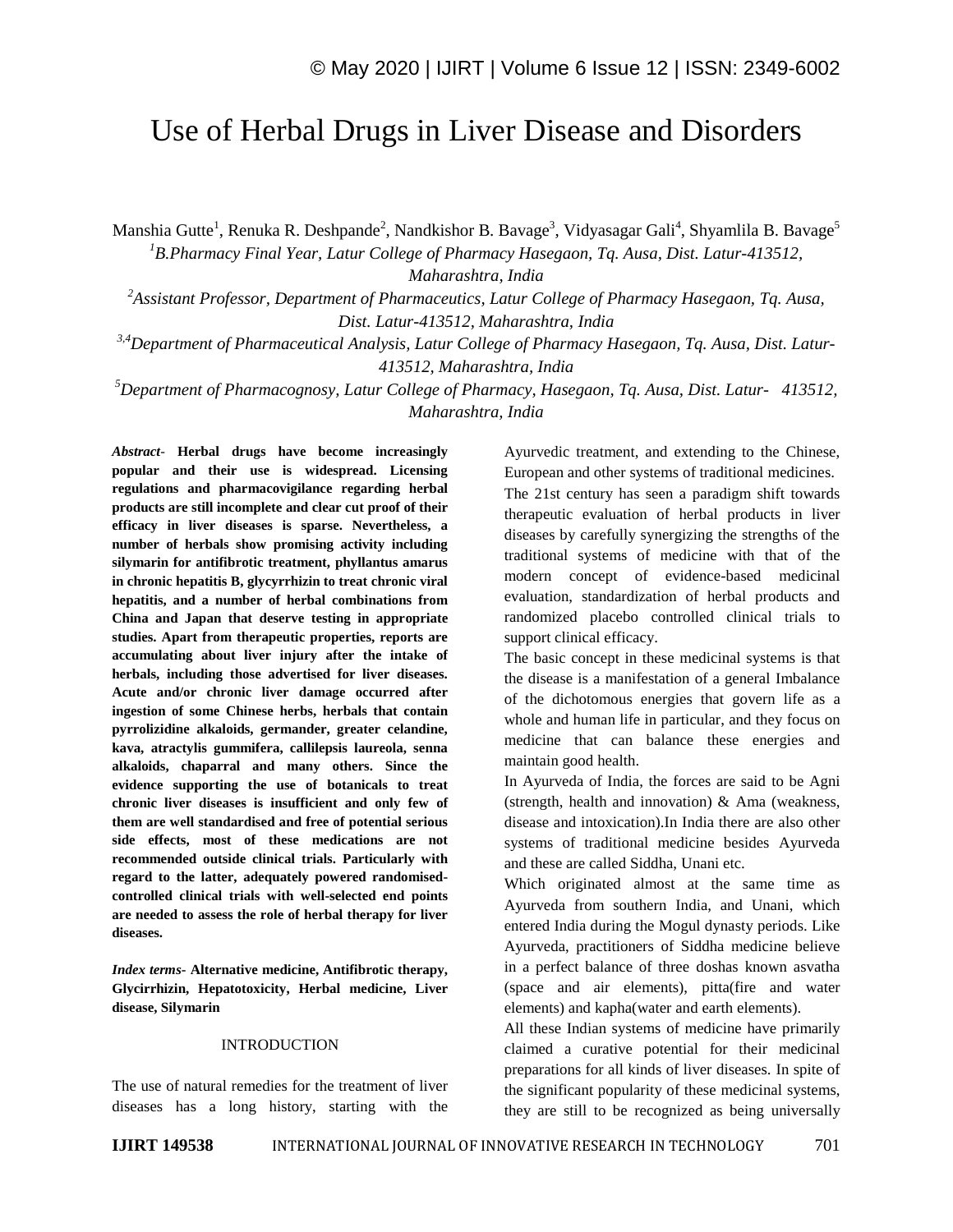acceptable treatment modalities for chronic liver disease.

The limiting factors that contribute to such an eventuality are:-

- 1. Lack of standardization of the herbal drugs;
- 2. Lack of randomized placebo controlled clinical trials; and
- 3. Lack of traditional toxicologic evaluations.



Anatomy and Physiology of the Liver:- Anatomy:-

The liver is the largest organ of the human body, weighs approximately 1500 g and is located in the upper right corner of the abdomen.

The liver performs over 500 metabolic functions, resulting in synthesis of products that are released into the blood stream (e.g. glucose derived from glycogenesis, plasma proteins, clotting factors and urea),or that are excreted to the intestinal tract (bile).

Also, several products are stored in liver parenchyma (e.g. glycogen, fat and fat soluble vitamins).

Almost all blood that enters the liver via the portal tract originates from the gastrointestinal tract as well as from the spleen, pancreas and gallbladder.

A second blood supply to the liver comes from the hepatic artery, branching directly from the celiac trunc and descending aorta.

# Basic liver architecture:-

The major blood vessels, portal vein and hepatic artery, lymphatics, nerves and hepatic bileduct communicates with the liver at a common site, the hilus. From the hilus, they branch and rebranch within the liver to form a system that travels together in a conduit structure, the portal canal.



## LIVER DISEASES

Hepatitis:-

Hepatitis (plural hepatitides) implies injury to the liver characterized by the presence of inflammatory cells in the tissue of the organ. The name is from ancient Greek hepar, the root being hepat , meaning liver, and suffix -itis, meaning "inflammation".



The condition can be self-limiting, healing on its own, or can progress to scarring of the liver. Hepatitis is acute when it lasts less than six months and chronic when it persists longer.

A group of viruses known as the hepatitis viruses cause most cases of liver damage worldwide. Hepatitis can also be due to toxins (notably alcohol), other infections or from autoimmune process. It may run a subclinical course when the affected person may not feel ill. The patient becomes unwell and symptomatic when the disease impairs liver functions that include, among other things, removal of harmful substances, regulation of blood composition, and production of bile to help digestion.

Viral Hepatitis:-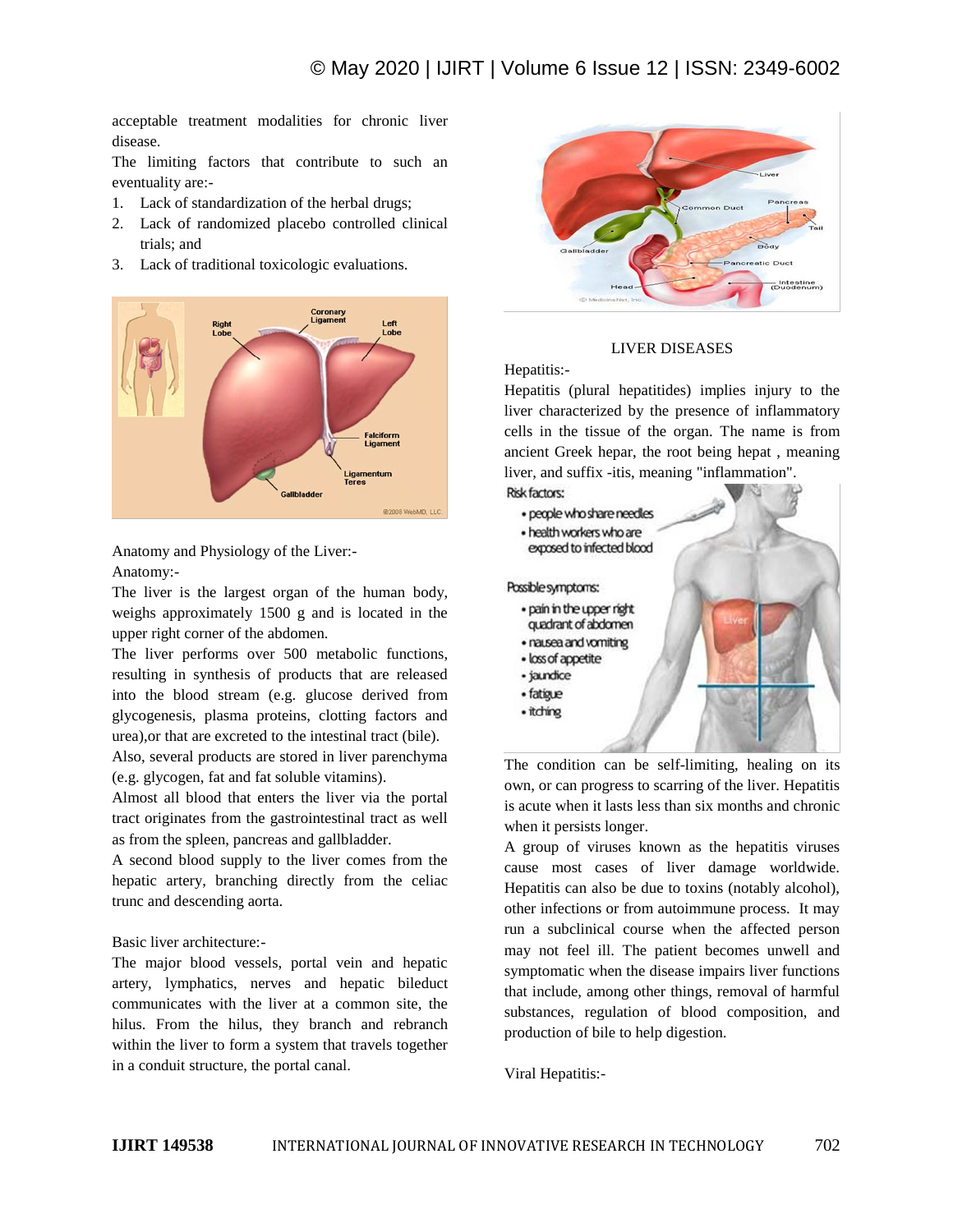Viral hepatitis is liver inflammation due to a viral infection. It may present in acute (recent infection, relatively rapid onset) or chronic forms. The most common causes of viral hepatitis are the five unrelated hepatotropic viruses Hepatitis A, Hepatitis B, Hepatitis C, Hepatitis D, and Hepatitis E. In addition to the hepatitis viruses, other viruses that can also cause hepatitis include Cytomegalovirus, Epstein-Barr virus, and Yellow fever. A virus previously called Hepatitis G virus is now classified as GB virus C because it does not appear to cause hepatitis.

# Hepatitis A:-

Hepatitis A or infectious jaundice is caused by hepatitis A virus (HAV), a picornavirus transmitted by the fecal-oral route often associated with ingestion of contaminated food.

It causes an acute form of hepatitis and does not have a chronic stage. The patient's immune system makes antibodies against HAV that confer immunity against future infection.

People with hepatitis A are advised to rest, stay hydrated and avoid alcohol.

A vaccine is available that will prevent HAV infection for up to 10 years. Hepatitis A can be spread through personal contact, consumption of raw sea food or drinking contaminated water.

This occurs primarily in third world countries. Strict personal hygiene and the avoidance of raw and unpeeled foods can help prevent an infection.

Infected people excrete HAV with their feces two weeks before and one week after the appearance of jaundice.

The time between the infection and the start of the illnessaverages 28 days (ranging from 15 to 50 days), and most recover fully within 2 months, although approximately 15% of sufferers may experience continuous or relapsing symptoms from six months to a year following initial diagnosis

#### Hepatitis B:-

Hepatitis B is caused by hepatitis B virus, a hepadnavirus that can cause both acute and chronic hepatitis. Chronic hepatitis develops in the 15% of adults who are unable to eliminate the virus after an initial infection.

Identified methods of transmission include blood (blood transfusion, now rare), tattoos (both amateur and professionally done), sexually (through sexual intercourse or through contact with blood or bodily fluids), or via mother to child by breast feeding (minimal evidence of transplacental crossing).

However, in about half of cases the source of infection cannot be determined. Blood contact can occur by sharing syringes in intravenous drug use, shaving accessories such as razor blades, or touching wounds on infected persons.

Needle-exchange programmes have been created in many countries as a form of prevention

Patients with chronic hepatitis B have antibodies against hepatitis B, but these antibodies are not enough to clear the infection that establishes itself in the DNA of the affected liver cells.

Hepatitis B treatment vaccine is available that will prevent infection from hepatitis B for life. Hepatitis B infections result in 500,000 to 1,200,000 deaths per year worldwide due to the complications of chronic hepatitis, cirrhosis, and hepatocellular carcinoma. Hepatitis B is endemic in a number of (mainly South-East Asian) countries, making cirrhosis and hepatocellular carcinoma big killers. There are six FDA-approved Hepatitis B treatment options available for persons with a chronic hepatitis B infection: alpha-interferon, pegylated interferon adefovir, entecavir, telbivudine and lamivudine. About 65% of persons on Hepatitis B treatment achieve a sustained response.

Hepatitis C:-

e primarily in the liver. It is now classified as GB virus C.

## **LIVERFIBROSIS**

Liver fibrosis is the scarring process that represents the liver's response to injury. In the same way as skin and other organs heal wounds through deposition of collagen and other matrix constituents so the liver repairs injury through the deposition of new collagen. Over time this process can result in cirrhosis of the liver, in which the architectural organization of the functional units of the liver becomes so disrupted that blood flow through the liver and liver function become disrupted. Once cirrhosis has developed, the serious complications of liver disease may occur, including portal hypertension, liver failure and liver cancer. The risk of liver cancer is greatly increased once cirrhosis develops, and cirrhosis should be considered to be a pre-malignant condition. Cirrhosis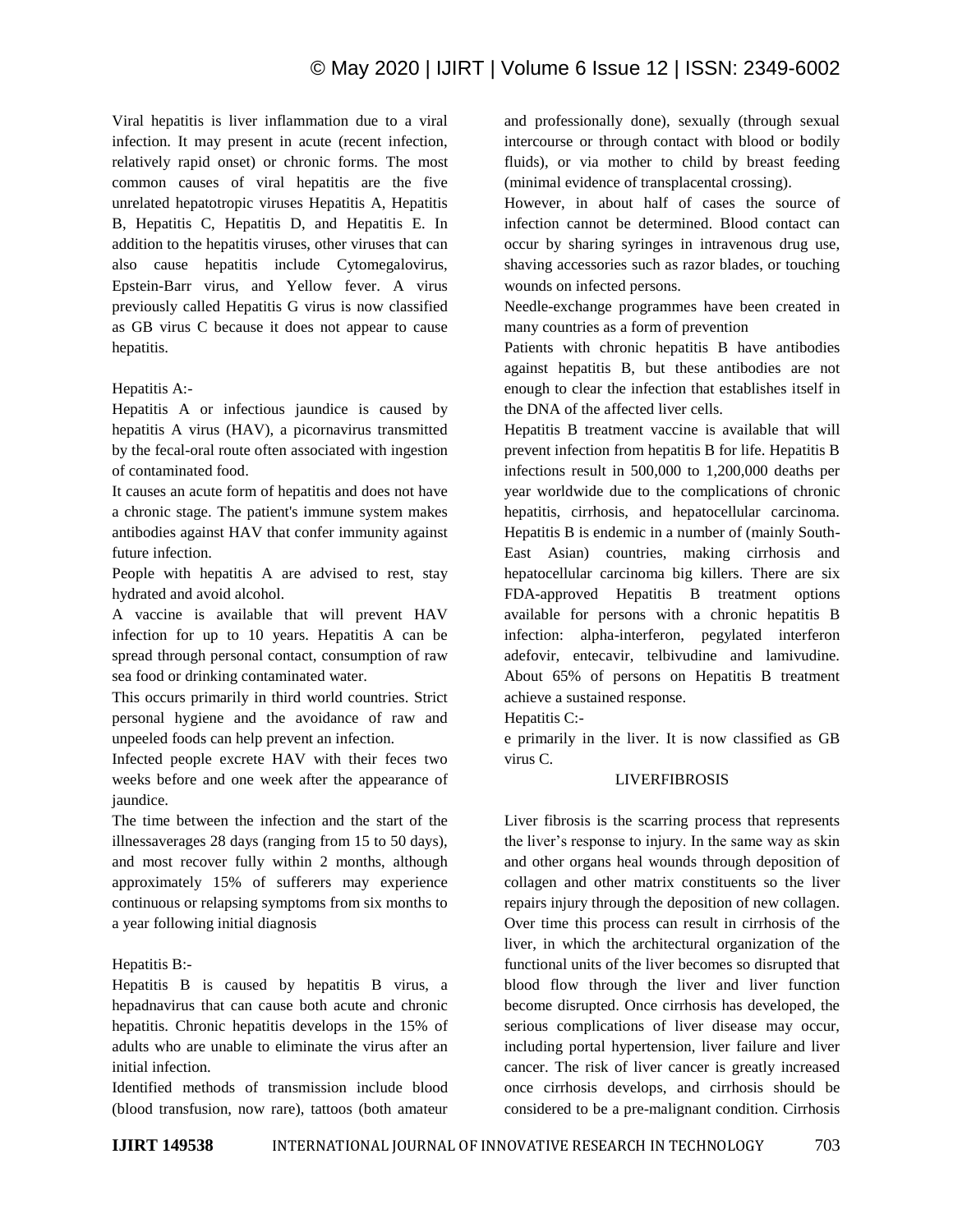and liver cancer are now among the top ten causes of death worldwide, and in many developed countries liver disease is now one of the top 5 causes of death in middle-age.1,2

## Biology

The main liver cells that produce matrix are Hepatic Stellate Cells (HSC). This resident cell population exist in a resting phenotype as the body's major store of vitamin A. However on activation they transform to adopt a myofibroblast phenotype capable of secreting collagen. This fibrous tissue can then be remodelled through digestion of matrix by matrix metaloproteinases (MMPs). In turn the digestion of matrix is checked through the inhibition of MMPs by tissue inhibitors of matrixmetaloproteinases (TIMPs) of which TIMP-1 is of major importance. Liver fibrosis, previously thought to be merely the accumulation of scar tissue, is now recognised to be a dynamic process that can progress or regress over periods as short as months.3

## Causes

All chronic liver diseases (CLD) can lead to liver fibrosis. Over many years the principle causes of CLD have been chronic viral hepatitis B (CHB) and alcoholic liver disease (ALD).

While rates of alcoholism and ALD are falling in many countries, hazardous drinking amongst young people is resulting in alarming rates of ALD in several northern European countries.4,5 Over the last few decades two other diseases have emerged to make a major contribution to the burden of CLD.

Chronic hepatitis C (CHC) and non-alcoholic fatty liver disease (NAFLD) are recognised to have already had a major impact on CLD incidence.

Hepatitis C virus (HCV) is transmitted in blood and blood products through unsafe injection practices and the therapeutic use of infected blood products. It is thought that the world prevalence of CHC is nearly 200 million people.6,7 In the developed world with rapidly increasing rates of obesity, NAFLD is considered to represent a major cause of significant fibrosis. Although it appears that only a minority of patients with NAFLD (maybe 20%) develop significant fibrosis, due to the vast prevalence of the at-risk overweight population, NAFLD may give rise to an epidemic of liver fibrosis.

Jaundice or cholestasis, by themselves, causes few problems (except in the newborn, and jaundice in the newborn is different than most other types of jaundice, as discussed later.) Jaundice can turn the skin and whites of the eyes yellow.

In addition, stool can become light in color, even clay-colored because of the absence of bilirubin that normally gives stool its brown color. The urine may turn dark or brownish in color. This occurs when the bilirubin that is building up in the blood begins to be excreted from the body in the urine. Just as in feces, the bilirubin turns the urine brown Besides the cosmetic issue of looking yellow and having dark urine and light stools, the symptom that is associated most frequently with jaundice or cholestasis is itching, medically known as pruritus. The itching associated with jaundice and cholestasis can sometimes be so severe that it causes patients to scratch their skin "raw," have trouble sleeping, and, rarely, even commit suicide. It is the disease causing the jaundice rather than the jaundice itself that causes most problems associated with jaundice. Specifically, if the jaundice is due to liver disease, the patient may have symptoms or signs of liver disease or cirrhosis (cirrhosis represents advanced liver disease).

The symptoms and signs of liver disease and cirrhosis include fatigue, swelling of the ankles, muscle wasting, ascites (fluid accumulation in the abdominal cavity), mental confusion, coma, and bleeding into the intestines. If the jaundice is caused by blockage of the bile ducts, no bile enters the intestine. Bile is necessary for digesting fat in the intestine and releasing vitamins from within it so that the vitamins can be absorbed into the body. Therefore, blockage of the flow of bile can lead to deficiencies of certain vitamins. For example, there may be a deficiency of vitamin K that prevents proteins that are needed for normal clotting of blood to be made by the liver, and, as a result, uncontrolled bleeding may occur.

#### REFERENCES

[1] Paul Knekt, JormaKumpulainen, RitvaJarvinen, HarriRissanen, Heliovaara, AnttiReunanen, TimoHakulinen, and ArpoAromaa (September 2002), "Flavonoid intake and risk of chronic diseases". Am J ClinNutr 76 (3) : 560-8.

What problems and symptoms does jaundice cause?